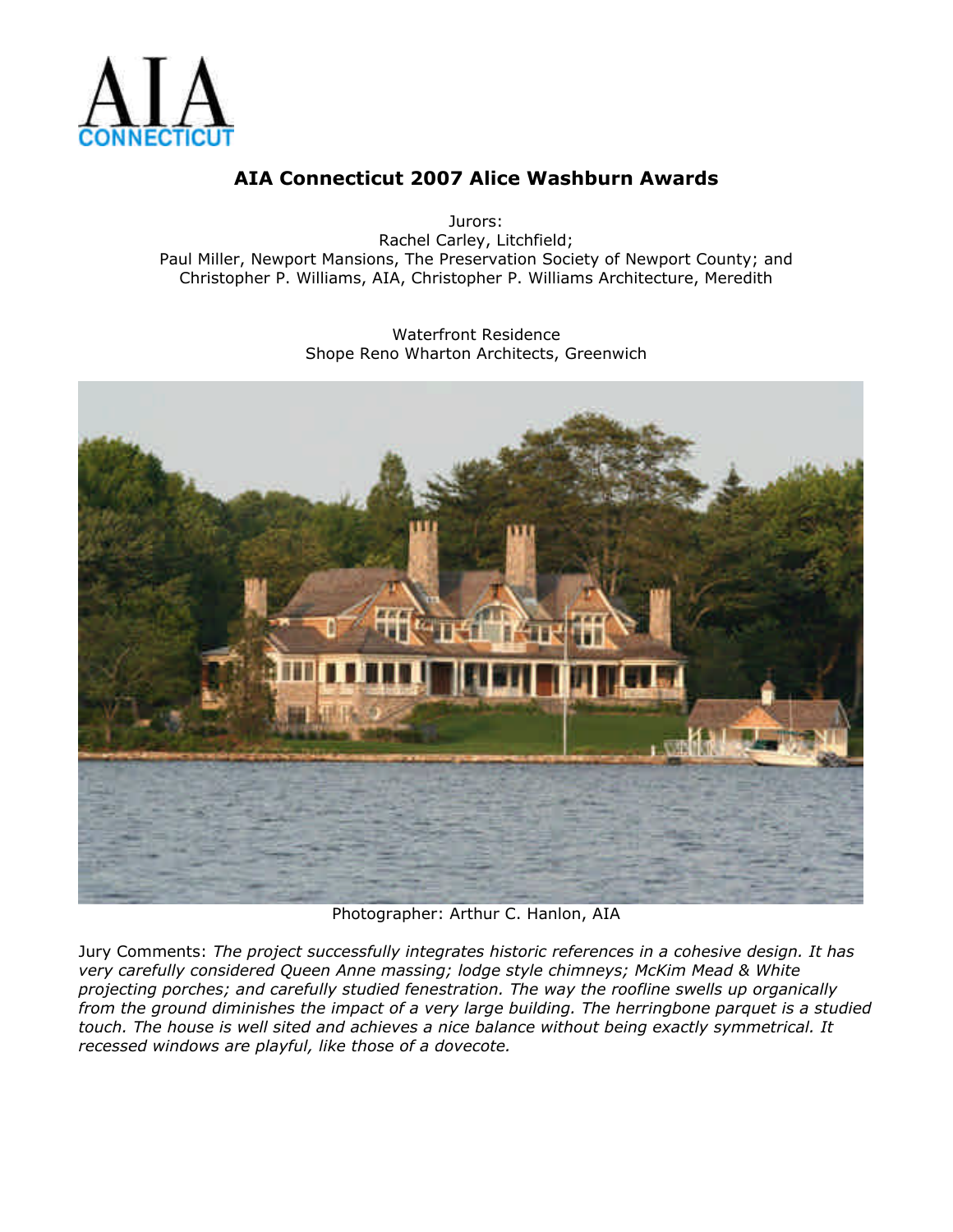

#### **Honorable Mention**

The Friedland Residence, Westport Beinfield Architecture, South Norwalk



Photographer: Michele Scotto of Sequined Asphault Studio

Jury comments: *This is a wonderfully compact, organic Shingle Style coastal cottage with bleached boards and washed stone. Its "cottage" tongue and groove paneling is a whimsical touch. It has clever references to its beach environment with its interior finishes and materials. The jury loved the use of materials and the entry walk with cobbles and the way the dimensions of the cut-in steps changed. The house has a simple, understated elegance.*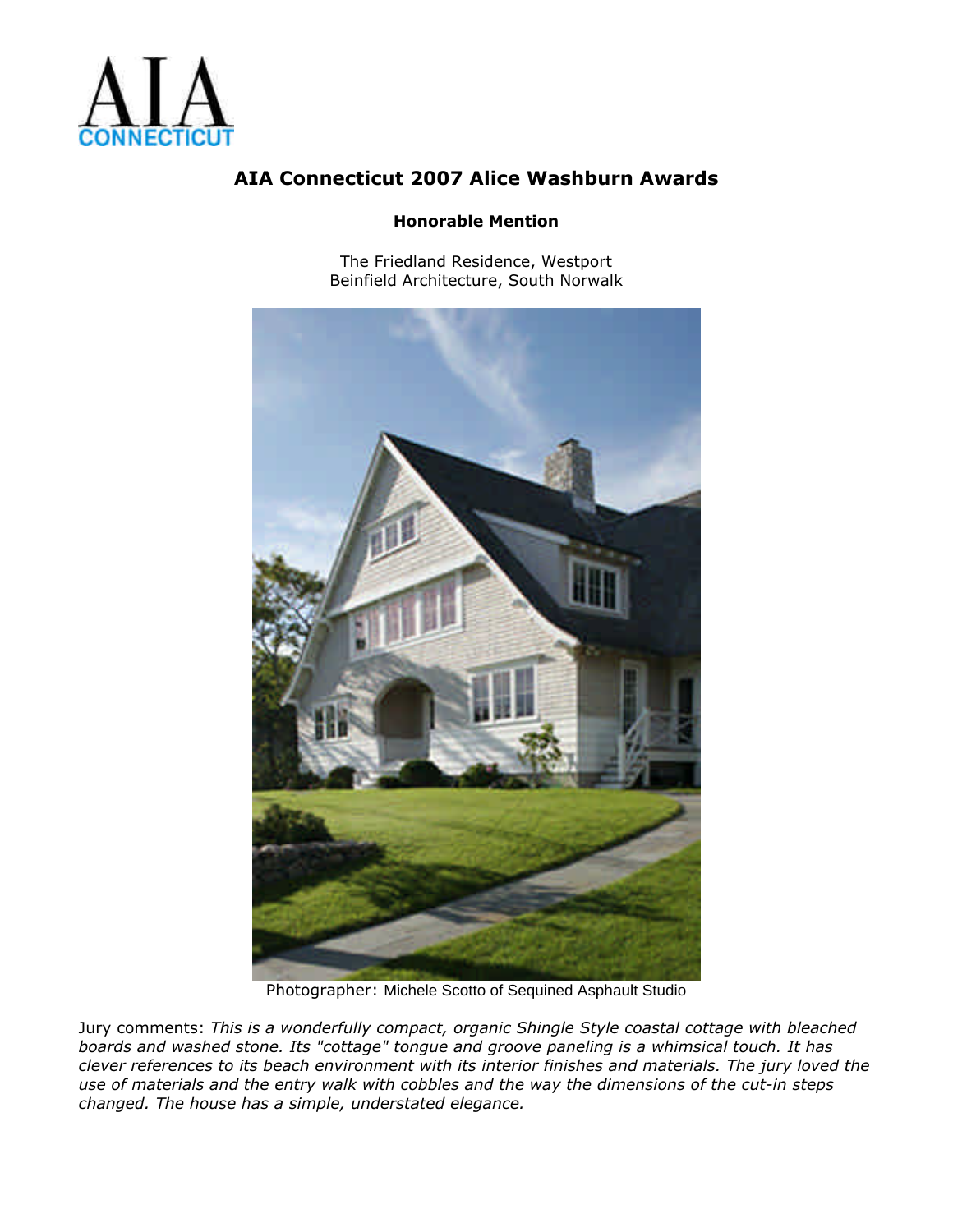

#### **Accessory Building**

Connecticut Studio Mark Simon, FAIA, Centerbrook Architects and Planners



Photographer: Scott Frances

Jury comments: *This is the best in show, the most original submission of the program. The studio is original in design but draws on historic roots, managing to make a new building with traditional references. The copper roof is a wonderful wink of the eye to a hilly, Northeastern setting; the color schemes a foil to the sculpture. The studio has a sculptural quality all its own.*